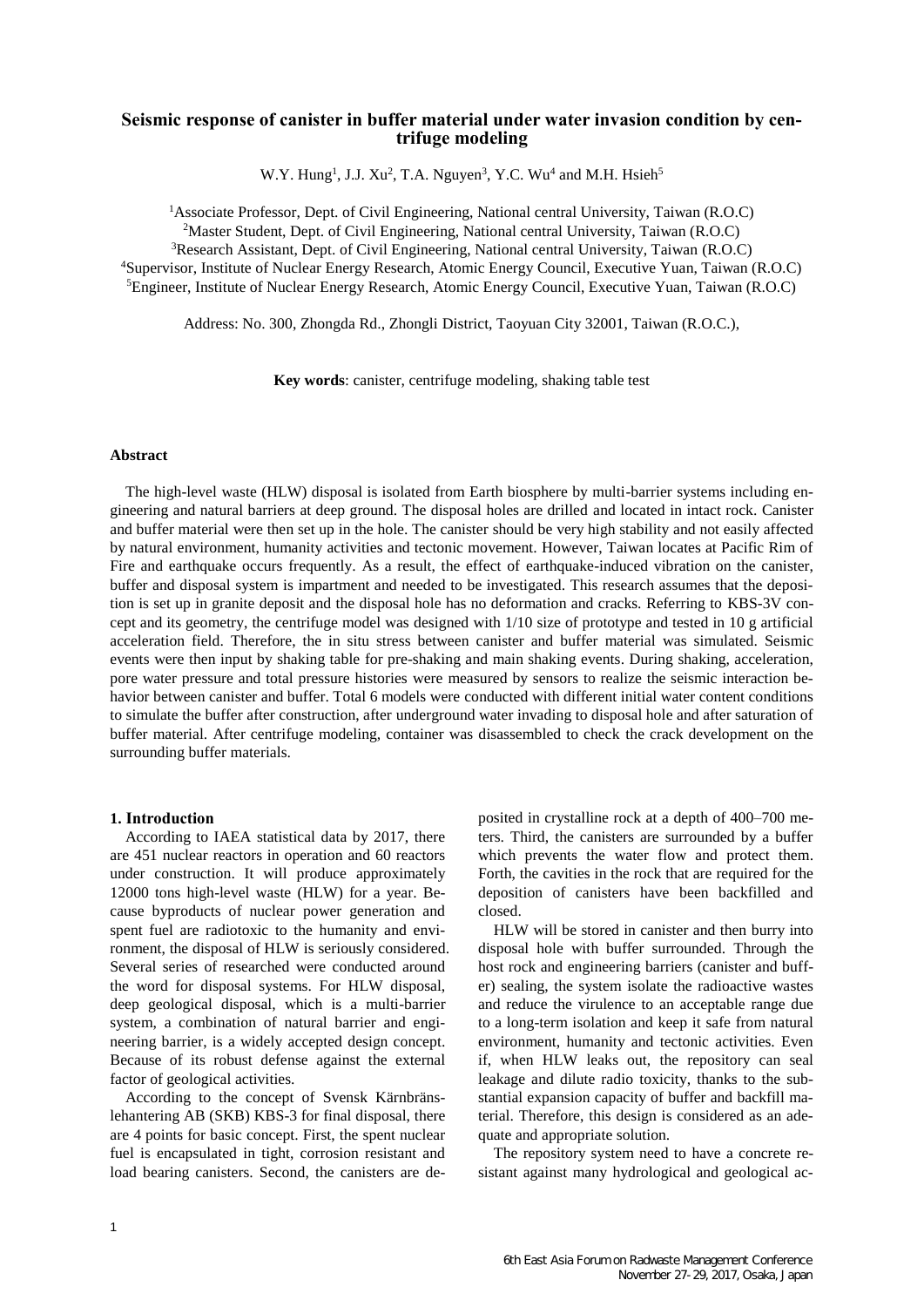tivities in a long period. Some of these are the extreme natural disaster such as earthquake, climate change, etc. Taiwan locates at Pacific Rim of Fire, a subduction area with earthquake frequently. Earthquake induced vibration have a certain effect to the safety of repository system. In addition, it is considered if the initial condition of disposal system changes under long-term storage, according to Jonny Rutqvist et al. (J. Rutqvist, 2013) the power of the radiation HLW may take more than 10000 years to fully dissipate. Therefore, a thoughtfully investigation about the effect of environment factors on the repository components.

There are several researches carried out on the physical and mechanical properties of bentonite based buffer material. For instance, the physical and mechanical properties reported in SKB reports (SKB, The Buffer and Backfill Hand book part II: Materials and techniques 2001), (SKB, The buffer and backfill handbook Part I: Definition, basis relationships and laboratory method 2001). These works provide the reference values for the properties of the buffer.

High level waste repository construction is a highly complex and cost consuming process, according to R. Pucsh (Pusch 1994) the cost for Swedish repository for radioactive waste is about 740 million SEK (about 89 million USD) in 1987. Therefore, the data of full scale testing of repository is very limited. Some large projects is developed by the international cooperation for a deeper understanding on this issue. DECOVALEX (Development of Coupled Models and their Validation against Experiments) start in 1992 is a considerable effort that sponsored and performed by an international organizations in Canada, Finland, France, Japan, Sweden, U.K. and USA. The main result of this project as also the numerical and theoretical approaches between 1992 and 1995 reported in various aspects by Ove Stephansson, Lanru Jing and Chin-Fu Fang (Stephansson, Jing and Tsang 1996). The current state of project updated on their official website (DECOVALEX 2017).

The seismic performance of canister and its surrounded buffer material is critical for a reliable design. As aforementioned, the full-scale experiments provide the reliable data for research with highly complex and enormously expensive that usually hold by an international research project. On the otherhand, the seismic load is very difficult to generate and control in a full-scale experiment.

Therefore, this study investigates the seismic response of the canister embedded in the bentonite-based buffer material via geotechnical centrifuge shaking table test, which is a more affordable approach to this problem.

# **2. Research equipment**

# **2.1 Design of centrifuge model**

Referring to final disposal concept of KBS-3V, a 1/10 model was designed. Geometry of disposal hole is show as Figure 1. Canister is installed at center of disposal hole surrounded by buffer, and a dead load is applied on top of buffer to simulate the loading by backfill of tunnel. The outer is aluminum alloy container to simulate the base rock. The aluminum alloy can apply sufficient strength with ductile behavior and lighten the total model weight as compared to the iron material. Before centrifuge modeling test, direct shear tests were conducted to know the friction coefficient of interface between bentonite with granite and bentonite with alumina alloy, respectively. Test result shows that the difference between two interfaces is only about one degree. As result, the alumina alloy container was then used without roughness treatment at the inside surface.

Accelerometers are installed to top and bottom of container and canister, labeled as BTA (Box-Top Acceleration), BBA (Box-Bottom Acceleration), CTA (Canister-Top Acceleration) and CBA (Canister -Bottom Acceleration), respectively. Around the surface of canister, the pore water pressure and total pressure transducers are arranged to measure the pore pressure and total pressure (including water pressure, earth pressure and impact pressure) during test.



Figure 1: KBS-3V concept to centrifuge model

# **2.2 NCU geotechnical centrifuge**

The geotechnical centrifuge of Centrifuge Modeling Laboratory of Experiment Center of Civil Engineering, National Central University (NCU) has a nominal radius of 3 m as shown in Figure 2. The capacity is 100 g-ton, meaning that the centrifuge can spin to 100 g with 1-ton model. A 1-D servo-hydraulically controlled shaking table is equipped on the platform. Therefore, one-dimensional horizontal base input shaking can be applied to the tested model during spinning of centrifuge. The shaking table has maximum shaking force of 53.4 kN with maximum table displacement of  $\pm 6.4$  mm and raises up to 80g centrifugal acceleration. The nominal operating frequency range is 0-250 Hz. At 80 g artificial acceleration field, the maximum table payload is 400 kg (equivalent to a capacity of 32 g-ton).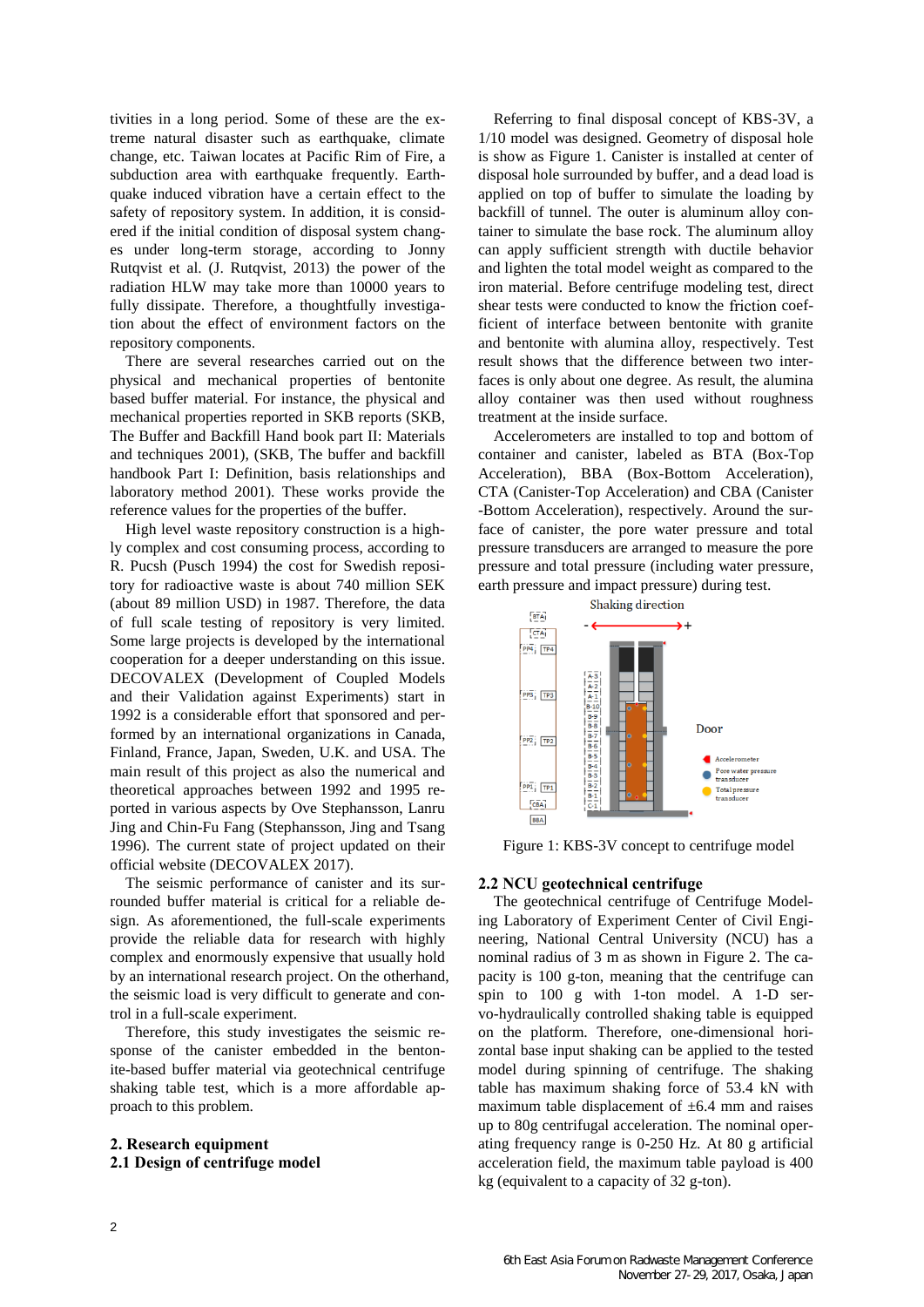

Figure 2: NCU geotechnical Centrifuge



Figure 3: Different shape of buffer blocks



Figure 4: Assembling of 1/10 centrifuge model



Figure 5: Setup of centrifuge model on platform

| Table 1: Initial conditions of buffer materials for |  |  |  |  |
|-----------------------------------------------------|--|--|--|--|
| tested models                                       |  |  |  |  |

| Test No.          | Water<br>content<br>$(\%)$ | <b>Bulk</b> density<br>$(kg/m^3)$ | Remark                |  |
|-------------------|----------------------------|-----------------------------------|-----------------------|--|
| $D-N$             | 17                         | 1885                              | No water              |  |
| $D-N-$<br>$MX-80$ | 17                         | 1885                              | $MX-80$               |  |
| $D-W24$           | 17                         | 1885                              | $24^{\circ}$<br>water |  |
| $D-W42$           | 17                         | 1885                              | $42^{\circ}$<br>water |  |
| $W-W23$           | 27                         | 2008                              | $23^\circ$<br>water   |  |
| W-W43             | 27                         | 2008                              | $43^{\circ}$<br>water |  |

### **2.3 Buffer material and model preparation**

In this research, SPV 200 bentonite was used which is produced from Black hills in Wyoming U.S.A. It is sodium bentonite, which specific gravity is 2.67; PH is 8.5-10.5; liquid limit 495%; plastic limit 35.8% and plastic index 459.2%. According to USCS, it is classified as CH.

Large swelling ability and extremely low permeability make bentonite suitable for using as buffer material. Bentonite compacted with high pressure to form cylinder or ring shape blocks (Figure 3) that similar to the prototype disposal hole. The ring block with the small hole as Figure  $3(a)$  is placed at the top of canister part (position A-1 and A-2 in Figure 1). The small hole is for lines of sensers. The ring block as Figure 3(b) locates aside the canister (position B-1 to B-10 in Figure 1). The solid cylinder block as Figure 3(c) is embed at the bottom of canister in diposal hole (position C-1 in Figure 1).

This research assumes that the deposition is set up in granite layer at certain depth. The disposal hole is regard as an entire intact space without deformation and cracks. Referring to KBS-3V concept and geometry, the test model was built with 1/10 scale of prototype (Figure 4 and Figure 5). Through the centrifuge modeling, 10 g artificial acceleration field was applied to simulate in situ stress between canister and buffer material. Seismic events were input by shaking table with 15-cycle sinusoidal waves. During shaking, acceleration, pore water pressure and total pressure histories were measured to realize the seismic behavior of canister and buffers in the disposal hole.

## **3. Test result and discussion 3.1 Test conditions**

Total 6 tests were conducted as shown in Table 1 with different water content conditions. The notation D means water content of buffer (17 %) and W represent saturated water content (27 %). The alphabet after dash, N means no underground water invasion and W with number means water invading with respecting water temperature. Model D-N simulates the condition just after construction. Models D-W24 and D-W42 represent the condition that water just in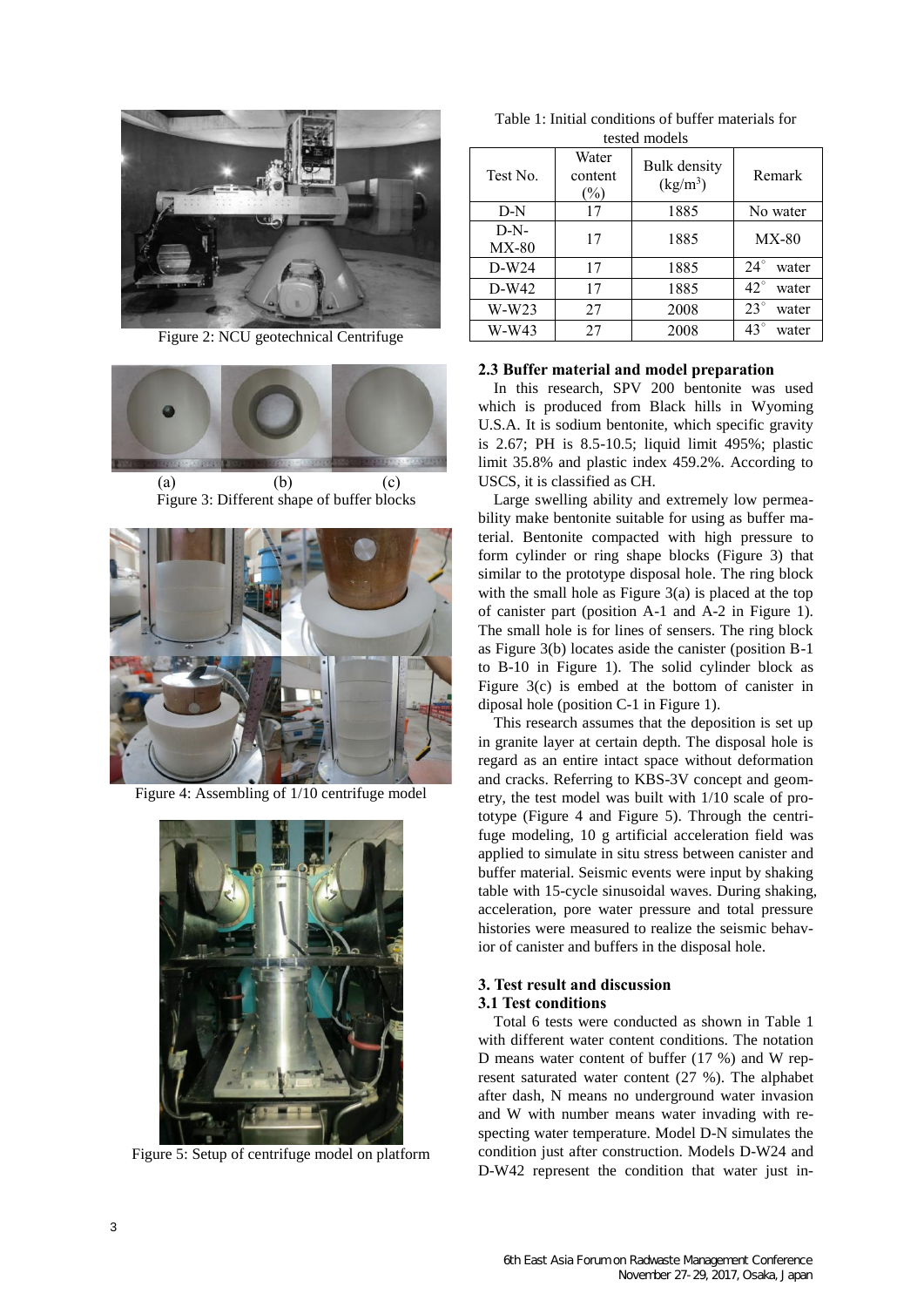vades to disposal hole, where buffer is unsaturated and water invaded with different temperature. Models W-W23 and W-W43 simulate the condition after long-term disposal, where buffer is close to saturated and submerged in underground water.

According to SKB TR-10-10 report, final bulk density of saturated buffer ranging from 1950 to 2050 kg/m<sup>3</sup> is recommend. At D-series tests, bulk density is 1885 kg/m³ with 17% water content. When water invades into disposal hole, buffer would gradually saturate and its density finally increases to 2008 kg/m³. As results, bulk density of blocks in W-series tests is  $2008 \text{ kg/m}^3$  with water content 27% to simulate the saturated condition. During spinning, several seismic events including pre-shaking and main shaking events are input. A very small shaking was used for Pre-shaking event, and it can detect basic properties of system including nature frequency. Main shaking events are 15-cycle sinusoidal waves with different amplitude in 1 Hz, 2 Hz and 3 Hz.



Figure 6: Acceleration time history (D-N test, 0.13 g-15cyc-2 Hz)



Figure 7: Acceleration time history (W-W23 test, 0.12 g-15cyc-3 Hz)



Figure 8: Acceleration amplification at top of canister **3.2 Acceleration response**

From the tests without water invasion condition, such as Model D-N test as shown in Figure 6, it is observed that vibration response is not in synchronization. Acceleration at bottom of canister synchronize to base acceleration without phase change, however, acceleration at top of canister does not synchronize to base. For D-N test 0.13g-15cyc-2Hz event, the average peak to peak delay about 0.3 second. Because of the exist gap between buffer and canister, the rocking of canister during shaking would lead to impact loading and the spick of acceleration is observes. It should be noted that the container was fixed at the shaking table at bottom, and it is a kind of cantilever structure that is different from the real site environment at intact rock. Therefore, the acceleration amplitude at top container is about two times of that at bottom. In the future, the container will be reinforced to get higher rigidity for recreating the closer response of rock base.

In the tests with water invasion condition, such as Model W-W23 test as shown in Figure 7, acceleration histories for CTA, CBA and BBA are almost synchronization without significant time delay of shear wave propagation. It is inferring that bentonite blocks absorb water and then its swelling leads to the decrease of gap between canister and buffer, resulting to more confining effect to canister. The canister cyclic moves during shaking without rocking and addition impact loading. Also, the amplitudes of base input motion and at bottom of canister almost the same, indicating the shear wave entirely propagate from rock to canister through buffer without reduction even the buffer is saturated.

The amplification of acceleration response is defined as the ratio of acceleration at different elevation (CTA and CBA) to the maxima base input acceleration at Bottom of Box (BBA) shown in Figure 8, and the location of CTA and BBA are indicated in Figure 1. By normalization, it can be seen that the seismic response at top of canister is larger for the models without underground water invasion. Amplification are over four times at top of canister. Under water invasion condition, amplification is reduced to about two. Tests results show that the presence of water can reduce seismic motion because of the reducing of gap inside disposal hole.

### **3.3 Contact pressure during shaking**

In this study, the pressure between canister and buffer caused by swelling of bentonite after absorbing water was not measured. In order to measure the contact pressure acting on canister and buffer, four total pressure transducers were installed on the surface of canister (TP1-TP4 in Figure 1). The following discussion is about the increment pressure caused by base shaking.

The maximum increment contact pressure for all tests subjected to different base shaking are showed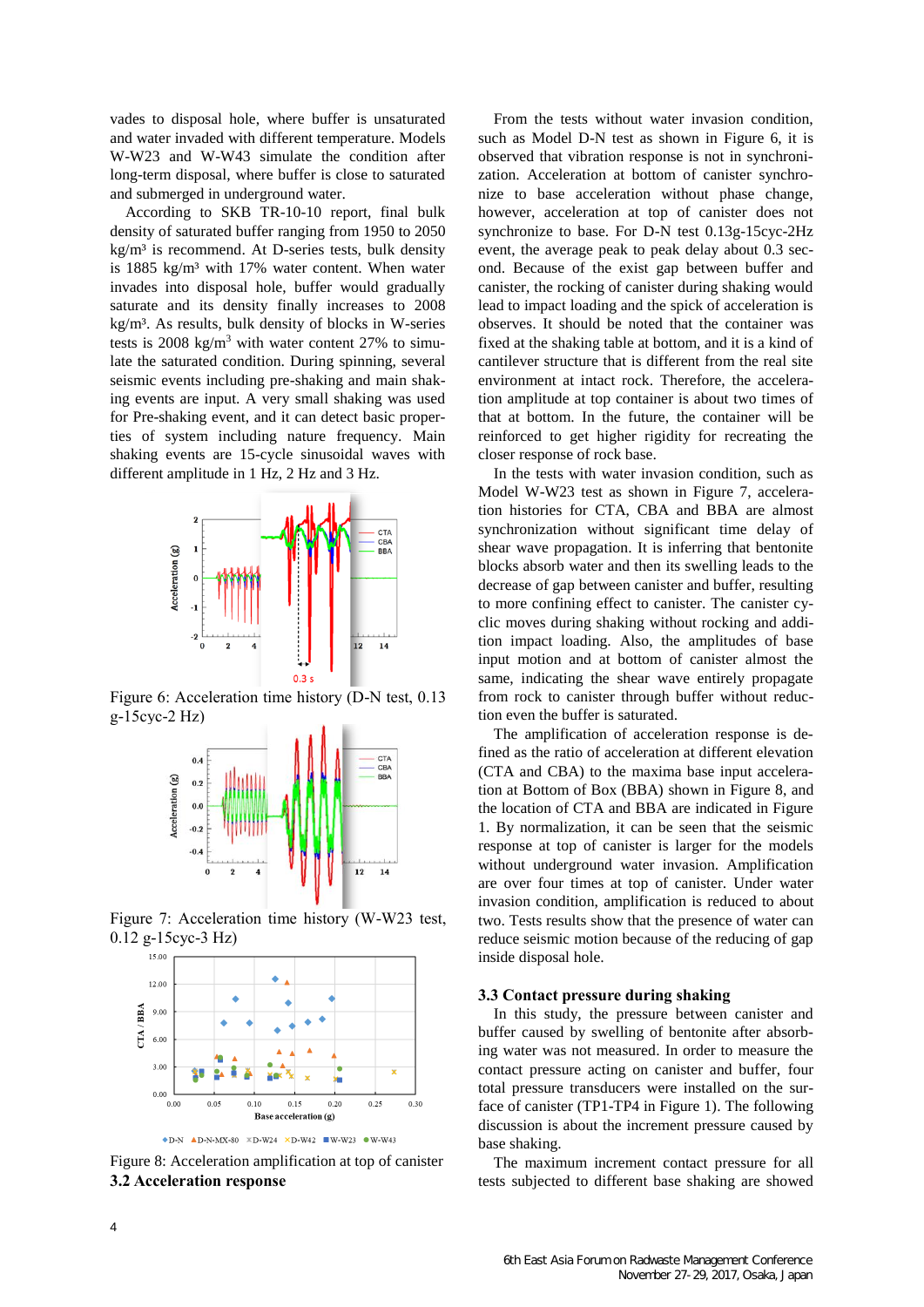in Figure 9. Model D-N for simulating the just finished construction condition is measured the highest contact pressure of 51 kPa, which is much smaller than the strength of canister under the base shaking of 0.20 g. The similar phenomenon as acceleration response, the increment contact pressure reduces after water invading to disposal hole because of well confining by swelled bentonite. After the test, the water content of buffer close to canister was detected. The water content is 29 % for Model D-W24, 42% for Model W-W23. With saturated water content and submerged into underground water, bentonite is a little soft resulting to high amplitude and increment contact pressure.



 $\bullet$  D-N  $\triangle$  D-N-MX-80  $\angle$  D-W24  $\times$  D-W42  $\angle$  W-W23  $\bullet$  W-W43

Figure 9: Maximum contact pressure at different base shaking events



Figure 10: Acceleration and contact pressure time history (Model D-N, 0.13 g-15cyc-2 Hz)



Figure 11: Acceleration and contact pressure time history (Model W-W23, 0.12 g-15cyc-3 Hz)

For seismic event of Model D-N test with base shaking of 0.13 g, 15 cycles, 2 Hz sinusoidal waves shown in Figure 10. From the arrangement of mode as shown in Figure 1, the right side is positive acceleration direction. Because the acceleration and inertial force are in opposite direction, it makes that when canister suffer negative acceleration, canister is moving to positive direction and causing contact pressure. In contrast, when canister suffer positive acceleration, contact would decrease.

Therefore, the negative acceleration leads to inertial force to positive direction of acceleration, and the canister moves right side and hits the buffer induces significant increment contact pressure. The canister quickly contact with buffer and the reaction force push it to collide with buffer inside the gap. Therefore, input base shaking is 2 Hz and the response of canister is higher around 4 Hz by not symmetric as shown in Figures 6.

For the model with saturated buffer and water invasion as Model W-W42, the seismic event with base shaking of 0.12 g, 15 cycles, 3 Hz sinusoidal waves shown in Figure 11. Because the well confining by swelled buffer, the responses of acceleration and increment contact pressure are synchronizing with base input motion. The positive total pressure was measured because the model was submerged in the water and the separate for buffer and canister would have suction pressure during shaking.

#### **3.5 Cracking on bentonite blocks**

Buffer is used to prevent radioactive wastes diffusing into underground water. Cracking on bentonite blocks would provide the path for conducting wastes and water to flow out or in, that would make buffer lose its function.

For the buffer with nature water content, Models D-N, D-W24 and D-W42, buffer blocks set around top potion of canister cracks after shaking as shown in Figures 12 and 13. Most of cracks are in vertical direction and just few are in horizontal direction. For advanced inspection, it is dry inside the most of the cracks. Therefore, the crakes may be caused by shaking, swelling of buffer close to canister or releasing confining pressure by disassembling of container. Advanced researches are needed to realize the crack development and its process. After water invading to disposal hole, the watermark appears at apart of outer interface between container and buffer, and inner interface between buffer and canister.

For the model with saturated buffer material, Models, Models W-W23 and W-W43, there is no crack and only watermark and swelled zone found on the surface of blocks as shown in Figure 14. As compared to 17% water content bentonite, the buffer material with saturated water content is lower strength but a little more ductile ability.